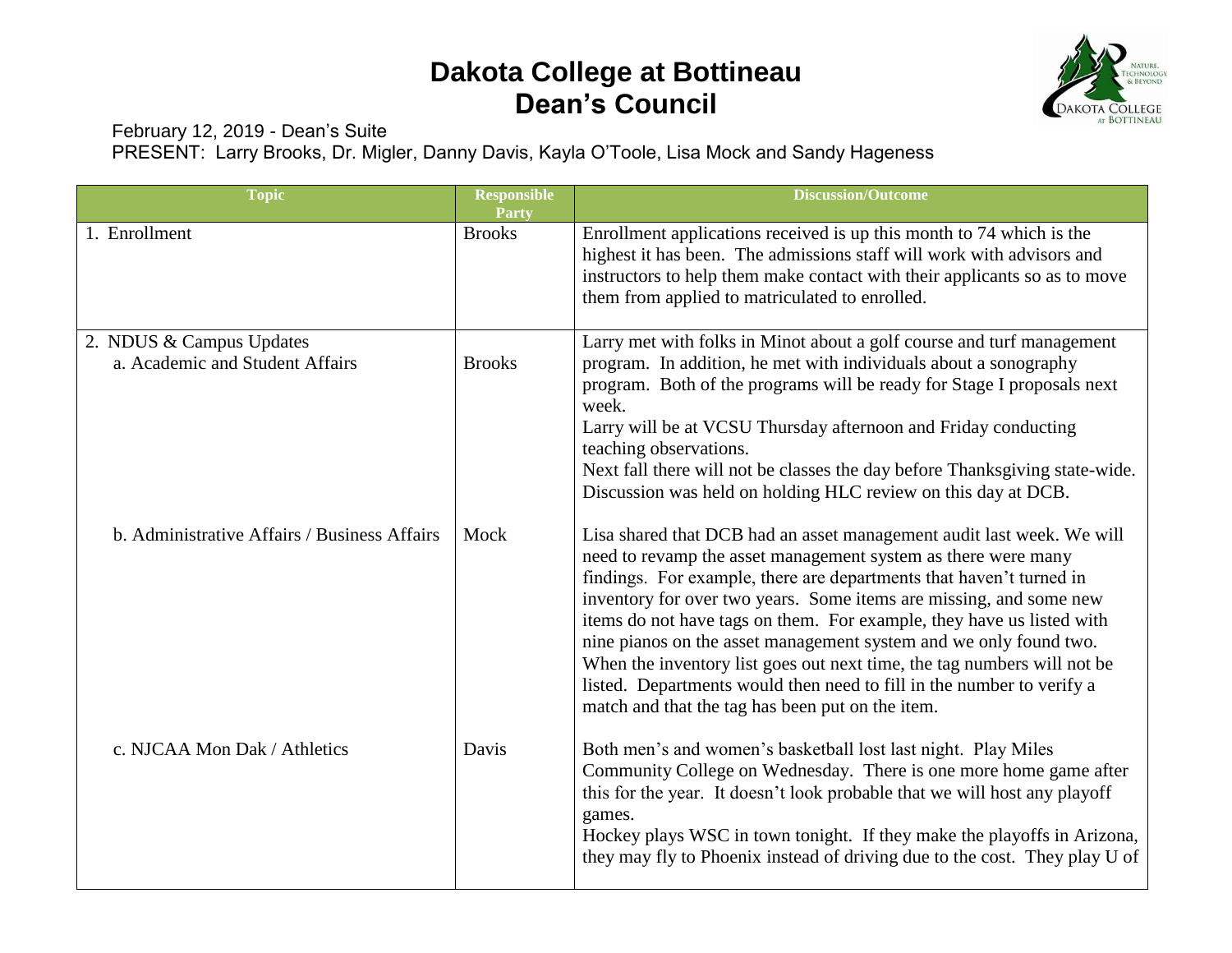## **Dakota College at Bottineau Dean's Council**



|                                            |          | Mary this weekend away and at home. There will be community                  |
|--------------------------------------------|----------|------------------------------------------------------------------------------|
|                                            |          | appreciation jerseys sold that night as a fund raiser this weekend.          |
|                                            |          | Baseball and softball still practicing. Working on strategic plan for        |
| d. Distance Education Council/Distance Ed. | O'Toole  | athletics                                                                    |
| and Academic Support Services              |          |                                                                              |
|                                            |          | PTK banquet was held last Friday night and went well. Kayla attended a       |
|                                            |          | Counselor Conference in Bismarck over the weekend. Whitley came with         |
|                                            |          | an idea of offering gen ed classes the $2nd 8$ weeks because some of the     |
|                                            |          | high school students are 1-2 courses away from achieving LEAP. May           |
|                                            |          | see what schools are interested in to get a couple extra grads. HPER 100 -   |
|                                            |          | Concepts of Wellness is one of them with others being considered, i.e.       |
|                                            |          | computers and arts and humanities electives.                                 |
|                                            |          | Whitley and Leisha have been brainstorming because high school students      |
|                                            |          | are 3-4 classes away from LEAP. It was questioned whether we can offer       |
|                                            |          | classes to high school students in the summer at a lower rate as long as     |
|                                            |          | register before graduate. It was agreed this was worth exploring.            |
|                                            |          |                                                                              |
|                                            |          | Through the Challenge grant there are additional scholarship funds           |
|                                            |          | available for students with high academic achievement. It was questioned     |
|                                            |          | whether we can offer this to DC students who are graduating from DCB         |
|                                            |          | with LEAP. It was suggested that the students would be better off with       |
| e. Public Affairs Council                  | Hageness | the new student scholarship.                                                 |
|                                            |          |                                                                              |
|                                            |          | Marketing committee is hiring a videographer to take library video. This     |
|                                            |          | will be available for commercials and 15-30 second clips about DCB. If       |
|                                            |          | things go well, we will use him for 3-4 additional videos.                   |
| f. Chancellor's Cabinet / Dean's Update    | Migler   | Kayla is on the radio this Wednesday covering community education.           |
|                                            |          | Physical plant is working on heating issues today. The feeding chain         |
|                                            |          | needs to be replaced. Due to medical leaves, we are still short on staffing. |
|                                            |          | Darrell is getting estimates for summer projects. We have about \$300,000    |
|                                            |          | to use toward projects.                                                      |
|                                            |          | The draft proposal for architectural services will be reviewed by Rick       |
|                                            |          | Tonder. Once ready we will advertise for 21 days. Lisa recommended           |
|                                            |          | the draft be reviewed by OMB – procurement.                                  |
|                                            |          | Waiting to see if the low interest loan from Bank of ND becomes              |
|                                            |          |                                                                              |
|                                            |          | available. Dr. Migler will be meeting with legislators next week.            |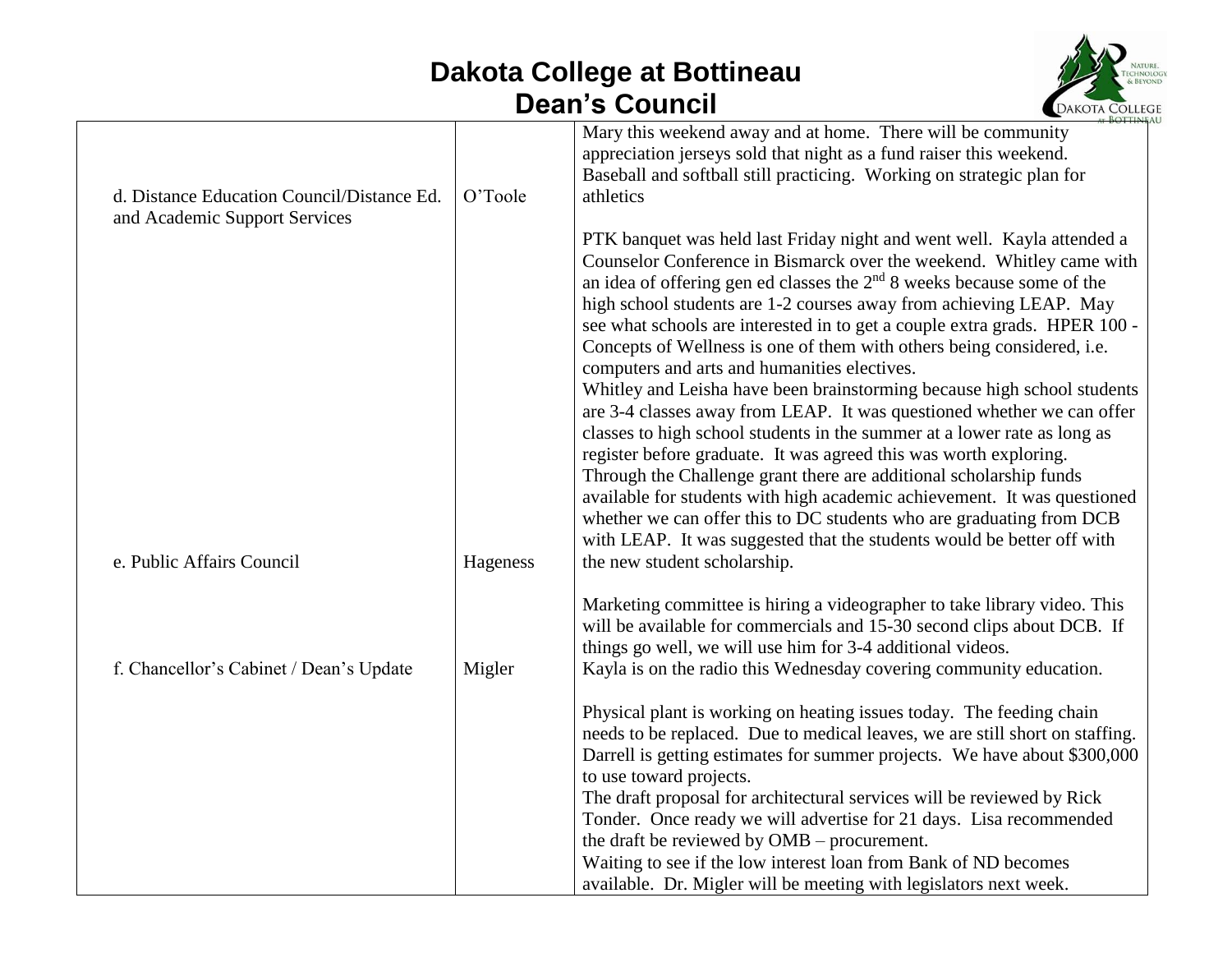## **Dakota College at Bottineau Dean's Council**



|                                                 |        | Legislatively, based on the weekly call from the Chancellor's office last<br>week, the needs-based budget is still moving forward. The compensation<br>plan is still undecided, however, it appears they are committed to funding<br>full health insurance.<br>The career academy proposal may not get funding. This continues to be<br>under review. The legislature is reviewing a funding cut to CTE's<br>appropriation for farm business management cut, but CTE feels it may not<br>have an impact on funding if internal and unspent internal funds can be<br>reallocated. Another item that is a big issue is space for free speech on<br>campus. |
|-------------------------------------------------|--------|----------------------------------------------------------------------------------------------------------------------------------------------------------------------------------------------------------------------------------------------------------------------------------------------------------------------------------------------------------------------------------------------------------------------------------------------------------------------------------------------------------------------------------------------------------------------------------------------------------------------------------------------------------|
| 3. Other                                        |        | <b>Click Here for Attachments</b>                                                                                                                                                                                                                                                                                                                                                                                                                                                                                                                                                                                                                        |
| <b>Emotional Support Animal (ESA)</b><br>Policy | Migler | The ESA policy had been approved by Dean's Council although we are<br>still awaiting input from the Student Senate. Will have to review the<br>policy again. Meanwhile there are two requests for ESA. Jackie Migler<br>is the chair of the committee as Disability Services Coordinator.                                                                                                                                                                                                                                                                                                                                                                |
| <b>Policy Process</b>                           |        | Recommendation is made to update the Policy Process as identified in the<br>handbook. Larry provided a draft for update whereby a committee is<br>selected by the Campus Dean. The Committee then handles the review<br>process of all policies with a final approval of the Dean's council. Dr.<br>Migler will bring the draft to the Staff and Student Senates this week.<br>The Faculty senate has approved the change in process. Recommendation<br>was made to add a review by the committee of the handbook every three<br>years as stated in the current process.                                                                                 |
| <b>Question re: Tuition Waivers</b>             |        | DCB may grant tuition waivers but does not waive fees as per policy.<br>Discussion was held on what the process is when someone takes a class<br>from another campus. Lisa will research our process.                                                                                                                                                                                                                                                                                                                                                                                                                                                    |
| Salary Adjustments/Performance<br>Appraisals    |        | Salary adjustments per performance appraisal will be set up. Will need to<br>put a process in place. The salary committees will review the State<br>appropriated increase upon approval. They will be asked to provide input<br>on whether to provide an increase across the board, provide increases<br>totally on performance/merit/equity or a combination of these.                                                                                                                                                                                                                                                                                  |